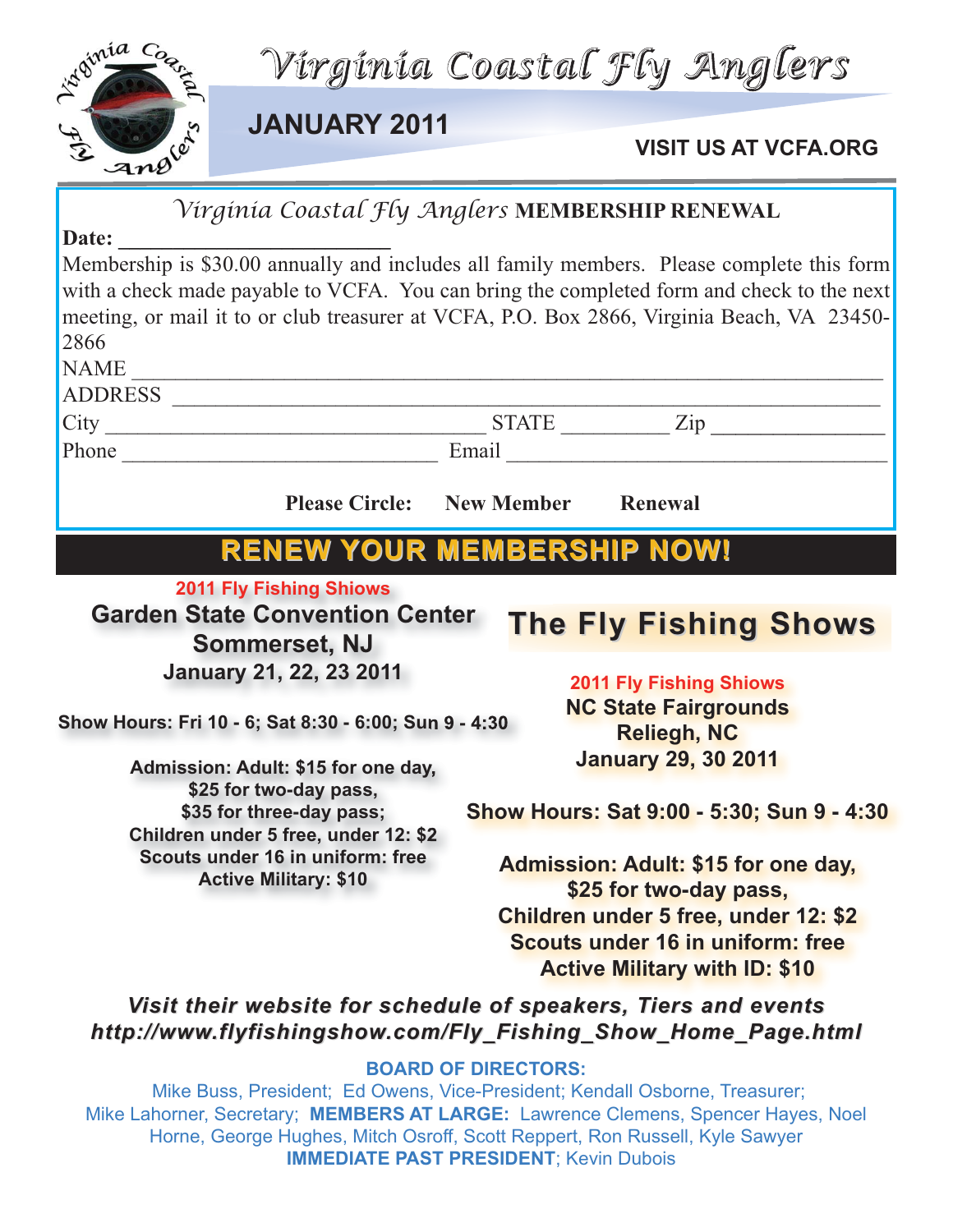## **UPCOMING EVENTS**

**ANNUAL BANQUET ANNUAL BANQUET** *Saturday, January 8, 2011 600 PM - Doors open 7:00 PM - Dinner*

*\$20.00 per person Bayside Presbyterian Chrch The event will be dress casual.*

**Mark your Calendars** for January 8TH, 2011. The board has decided that the membership number, and having to meet a minimum of 50 people to commit to a formal venue, the January banquet will be a pot luck dinner. The main entree items will be provided, but everyone will be asked to bring a side dish or something else vital to the evening. Kevin Dubois will give a powerpoint presentation, there will be raffle items and lots of fish tales to be told. If you have questions or wish to donate a raffle/door prize, please contact me at lawrenceclemens@gmail.com. Cost for the dinner is \$20.00 per person and will take place at **Bayside Presbyterian Church**. Mike Lahorner will coordinate the side dishes. You can contact Mike at **2dwater@gmail.com.**

**PLEASE, RSVP** as soon as possible! You can do so by hitting replying to this E-Letter, or send an email with a subject of **VCFA Dinner**,

**RSVP: lawrenceclemens@gmail.com** 

Kevin DuBois will give a presentation during the dinner recapping the events and adventures of the past year. If you have any pictures of your fishing excursions, please email them to Kevin with the behind the scenes story so he can include them in the show. Preferably, the items should be of saltwater interest, but if you have something special, they would be appreciated. You can email Kevin to the address below:

**KevinDuBoisPhoto@gmail.com** 

Have a safe, happy and healthy new year, with lots of of fishes and good cheer!



**The River Rabbit**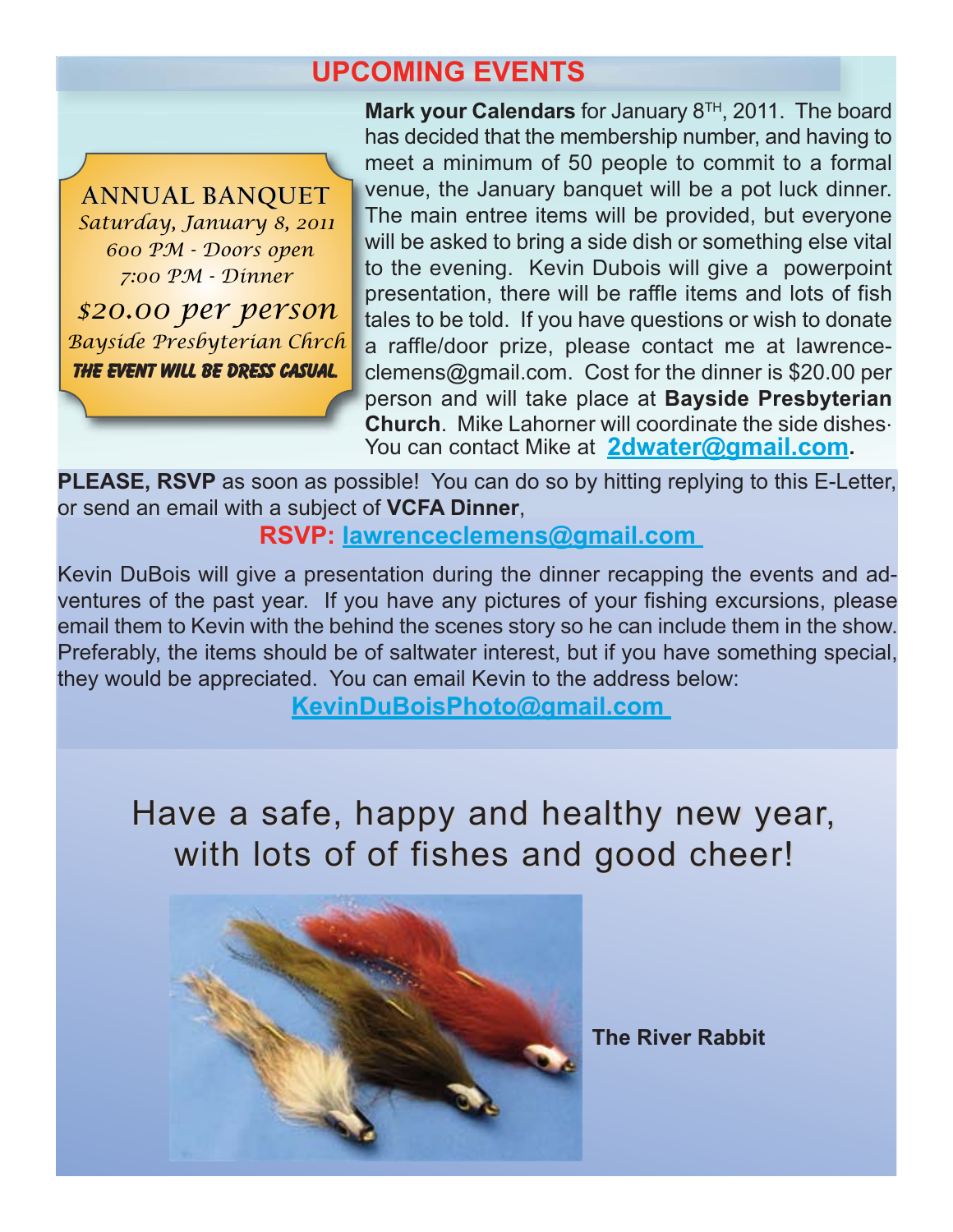# **CONSERVATON ALERT! CONSERVATON ALERT!**

### **Industrial Menhaden harvesters beyone 3 miles threaten Rockfish spawning stock?**

This subject has just come up along with the threat that recreational anglers pose in fishing beyond the 3 mile limit!

Industrial Menhaden vessels , which have caused so much consternation and friction between the Menhaden reduction industry in Virgina and recreational fishing interests continue to abuse nature by moving outside VA jurisdiction (falling under some Federal Management Council --?) and are presently, legally, harvesting Menhaden up until a week before Christmas (I have been told) in the EEZ near and among migrating Rockfish schools .

It is appropriate for recrational anglers to contact Jack Travelstead and any Federal Fisheries Management Councils which regulate the Industrial harvest of Menhaden in the EEZ and that also manage the rules and regulations related to Striped Bass.

Travelstead is well aware of the anctidotal evidence that the ASMFC / NMFS success story of Striped Bass management is in jeapordy and Striped Bass population may be again on a decline.

Rob O'Reilly, at VMRC has already notified concerned recreational anglers to prepare for a reduction in allocation of Striped Bass in the next couple of years because of the decrease in spawning success in Maryland Striped Bass recently.

We are self-critical of recreational anglers who slip out into the EEZ. Should we not sound the alarm to fishery managers that Industrial harvest of Menhaden is presently endangering the spawning stocks of migrating stripers as much or more than recrational activities in EEZ?

I do not believe there is much that can be done about what is going on this month in the EEZ by the Menhaden fleet. But we sure can begin to soften up the oppostion by alerting authorities to the potential additional damage that can result from continued abuse against nature in the EEZ by allowing industrial harvests of Menhaden at the stime the stripers are migrating off VA in the EEZ.

There may have to be some adjustments in legislation to prevent Virginia Menhaden vessels from landing (at Reedville) EEZ caught Menhaden from Thanksgving until December 31.

urge that a dialog begin among local angling clubs, CCAVA and Recreational Fishing Alliance to attempt closing the management loopholes that threaten the migrating/over-wintering striped bass spawning biomass.

Dr. Bob Allen VCAC & PSWSFA Hampton VA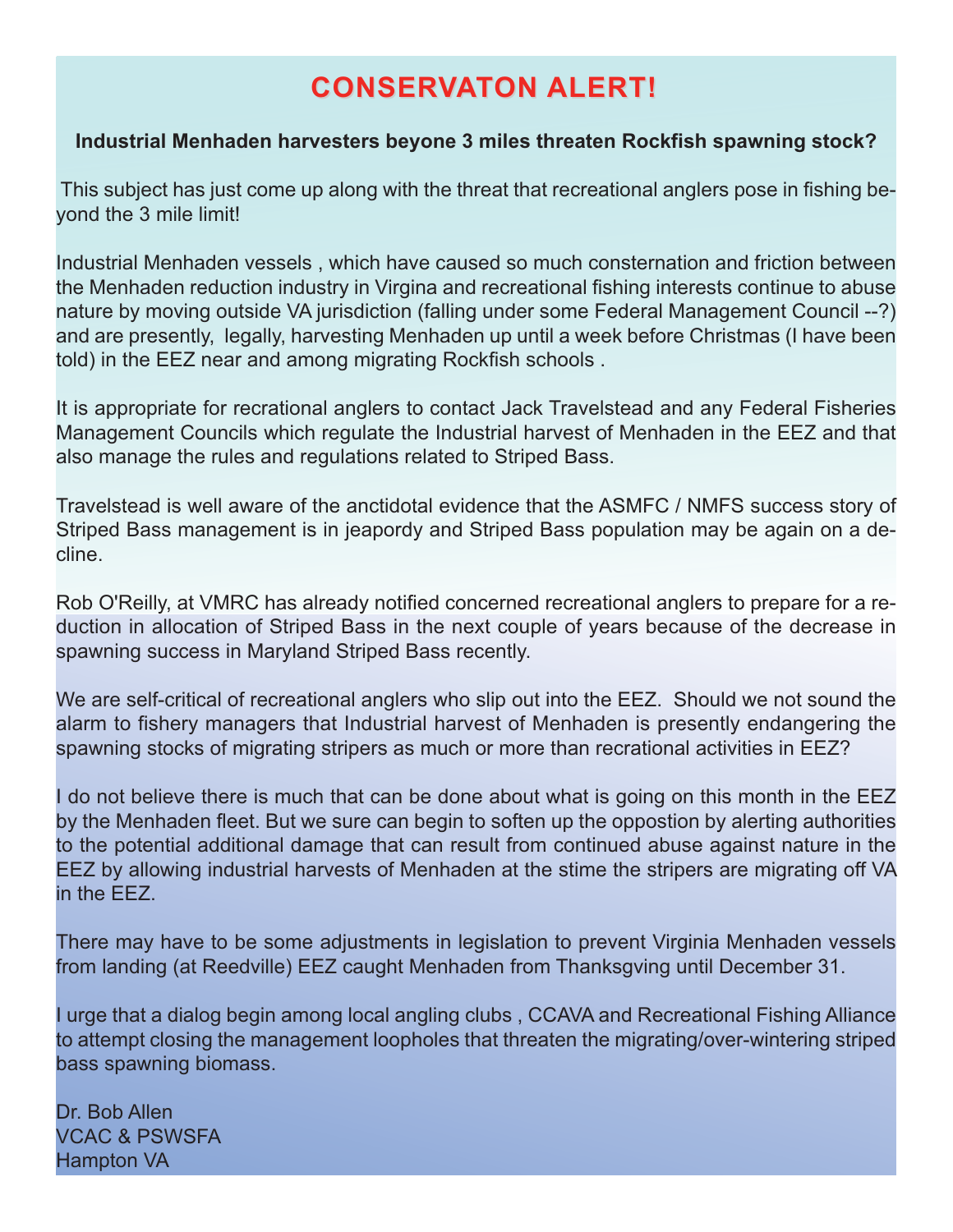## **NORTHAM AND COSGROVE INTRODUCE MENHADEN MANAGEMENT LEGISLATION** Commonsense Transfer to VMRC Will

Increase Regulatory Certainty, Protect Jobs

## NEWS RELEASE

Senator Ralph S. Northam (D - Norfolk) has introduced SB 765 to transfer management authority for menhaden from the Virginia General Assembly to the Virginia Marine Resources Commission. Delegate John A. Cosgrove (R - Chesapeake) will introduce an identical measure in the House of Delegates. "This legislation is garnering rapidly increasing levels of bipartisan public support, because it is simply good government" Cosgrove said. "We budget over \$20 million a year for VMRC to manage our fisheries; we should let them do it."

Said Northam: "General Assembly members lack the time and scientific expertise necessary to make technical fisheries management decisions. I am much more confident in VMRC's ability to implement the quotas set by the Atlantic States Marine Fisheries Commission (ASMFC) in a way that ensures sustainable harvest and protects fishing industry jobs now and in the future." The ASMFC is a federally authorized interstate management body that sets quotas for many marine fish stocks on the East Coast. In Virginia, ASMFC directives for species other than menhaden are executed by VMRC commissioners, with the support of an expert staff. ASMFC actions on menhaden are considered by the General Assembly

Omega Protein, Inc. is the largest harvester of menhaden, and operates a processing plant in Reedville, VA that employs approximately 300 people. "Let's be clear," added Northam: "the intent of this bill is not to do any harm to Omega Protein, or to jeopardize the livelihood of any

time."

## other harvesters **of menhaden** and the mental of menhaden have the right to  $\mathcal{L}$  is a set of the resource sustain- **ably.** We feel that by eliminating the need for legislative action every with the state of the state of the state of the state of the state of the state of the state of the state of the state of the state of the state of the state of the state of the state of the state of conservation **measures** need that the conservation measures need to be estab- lished, this bill will be estabstabilize the regment for **business**, and help sustain em- **ployment** over

of its employ- et al. **Figure 2018 example 2018 example 2018 example 2018 example 2018 example 2018 example 2018 example 2018 example 2018 example 2018 example 2018 example 2018 example 2018 examp** 

A number of conservation and conservation conservation

groups are supporting the bills, including the Chesapeake Bay Foundation, the Nature Conservancy, the Coastal Conservation Association Virginia, and the Virginia League of Conservation Voters.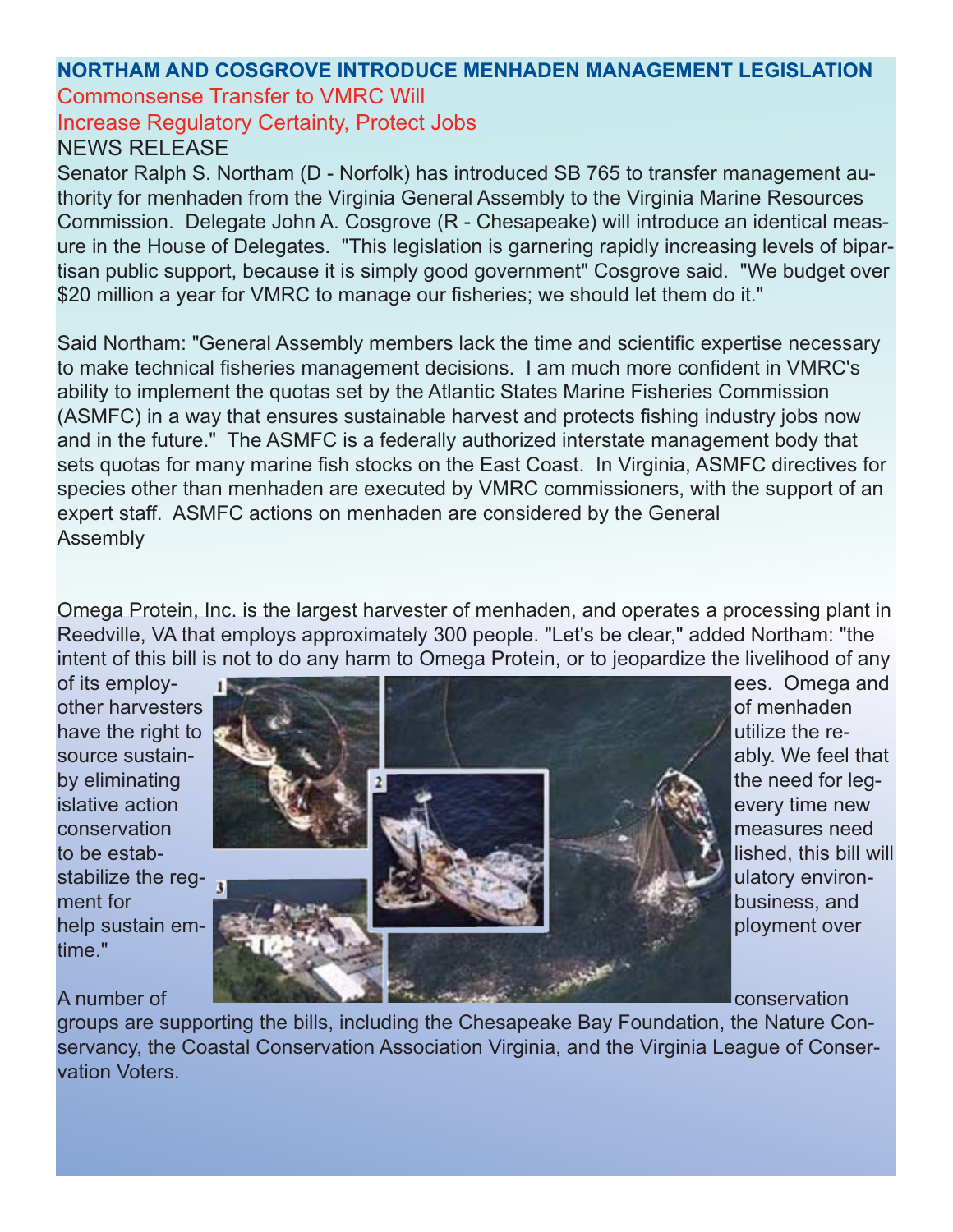

Moe, Larry and Curly AKA Leslie Parr, Mike Buss, Kevin DuBois



HAVING A GOOD TIME WITH FRIENDS (NEW AND OLD)



THE GANG AT THE END OF THE DAY

# **CLUB LUAU AT MIKE LAHORNERS HOUSE**

# *Taken from Noresat.com*

Fred Kettenbeil's 15-pound 6-ounce Peconic Bay fluke was more than enough to get the ball rolling. "Gotta go," Bob Wassuta at Wego Fishing in Southold said

"Wednesday," *Nor'east Saltwater* advertising manager Phil Scocca replied

"Me, too," Rich Johnson of *The Fishing Line* added

"Gotta try the fly," I chimed in. "How deep, Bob?"

"Thirty to forty feet," he said. "Maybe fifty."

Uh-oh. Time to board the *Deep Water Express.*

I fine-tuned all three of 3M Scientific Anglers' *Deep Water Express* shooting heads in preparation.

A Line Profile Chart is included with each so that the lines may be trimmed to suit individual fly rods. Each of the lines' front and back tapers are weighted differently. Using the chart to do a quick calculation can speed the tuning process along.

#### **CONTINUED ON NEXT PAGE**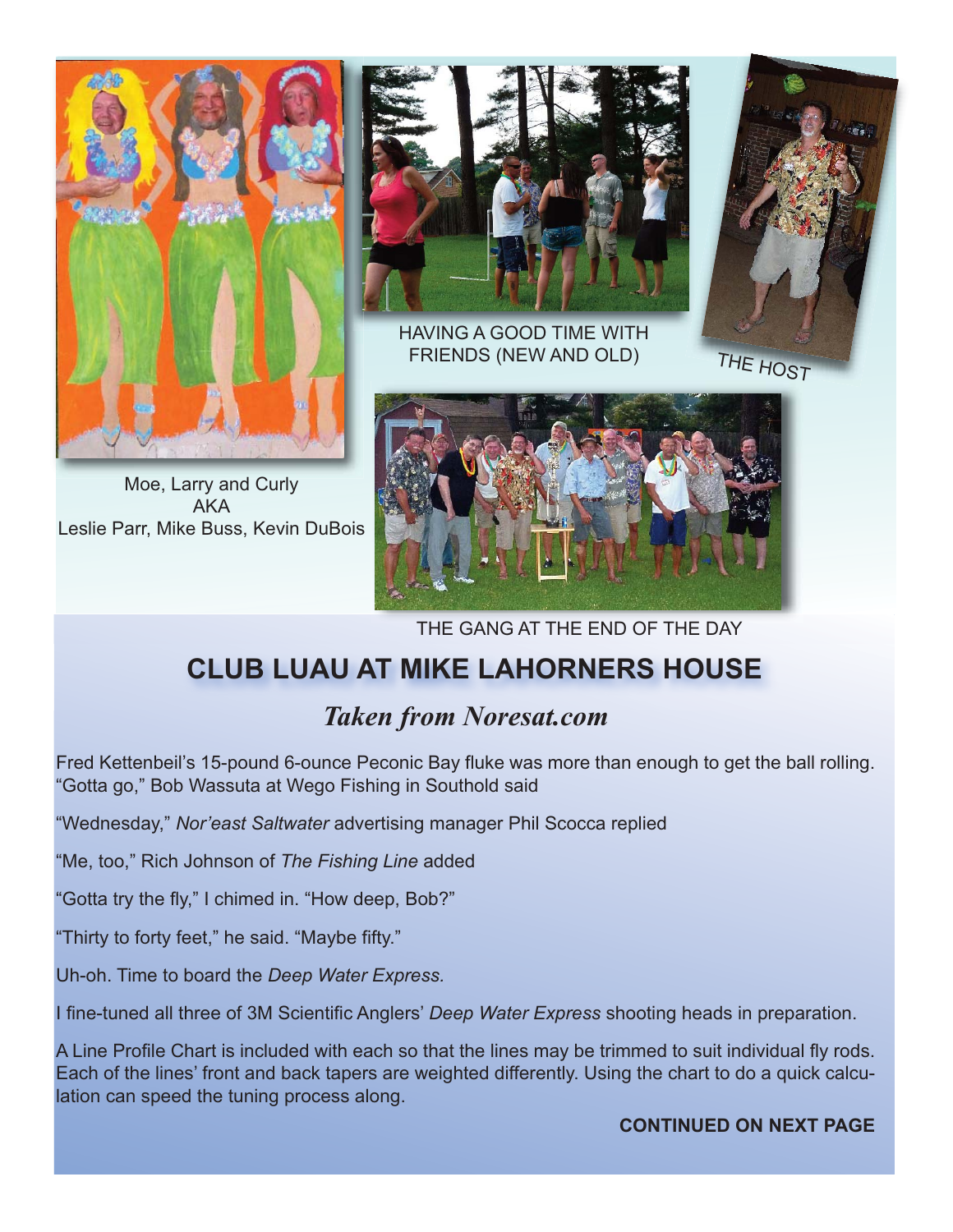I installed a temporary braided monofilament loop on the Back Taper of the 550, using a drop of a super glue to hold the loop in place during the tests. 3M's Bruce Richardson advises uses nothing less than a 12- or 13-weight rod for the full 550 grain *Express.* Though my rod was rated at an 11-weight, it normally loads a 40-foot Intermediate shooting head of about 430 grains (13-weight), so I suspected it would have little problem handling the 550 as is, but I started with some gentle casting strokes, just in case. Too much of a line load can snap a fly rod, so go slow when you test these heavy lines.

Remember, you're not looking for distance. You're looking for depth. Don't power a cast as you normally would. Actually, you don't have to. You'll find that the weight of the shooting head will pull along a lot of shooting line behind it and an easy casting stroke can result in a 50- to 60-foot cast.

The rod handled the 550 *Express* nicely. A little slow, yes, but I was still lawn-casting to 60 feet. I decided not to trim this head. The 550 sinks at about 7.5 inches per second. If I trimmed it down to a more castable 450 grains, I would have lost some of that sink-rate.

On to the 700 grain *Express.*

I didn't trim this one just yet, either, but instead of trying to cast the full line, I let out about 10 feet at a time and gently lifted the rod in a wide arc from front to back. Surprisingly, the 11-weight handled the load. This was most likely due to the 3-piece construction which makes for a much heavier and stiffer butt section than you'll find on a comparable 2-piece rod. I found I could lob all 700 grains, but for safety's sake, I trimmed about 75 grains from the back taper.

The Front Tapers are lighter than the Back Tapers, so reversing the head would work to increase the load on the rod. (Mass x Velocity = etc., etc.) In fact, I tried reversing the 550 and found that it practically overwhelmed the rod, so for most fly rods, I recommend trimming from the back.

The 850 grain head would have to be trimmed significantly. I removed 100 grains before testing and I wound up with a 24.5-foot line. Does this defeat the purpose of the 850 *Express?* Not really, because I've compressed that 725 to 750 grains into a short package that will sink more rapidly in a current.

I decided the heaviest head would be a "last resort." My fly rod would have to contend with the line weight plus water drag and, with luck, a big summer flounder. It might be too much.

I met Bob, Phil, Rich and Don Zieran at Wego Fishing last Wednesday morning. We would be taking Don's 25-foot *Taggy Too* Columbia to drift the Green Lawns, just a short run from the dock.

Don set up the first drift and I held back in order to get an idea of what I would be up against. We started in about 30 feet of water, but soon the depth finder soared to 55 feet.

"Humps and troughs all along here," Bob explained. "The fluke are in the deeper water."

"We don't usually get fluke on the ledges," Don added.

Uh-oh again. The bait boys were using 5-ounce sinkers, bouncing their offerings within a foot or so of the bottom.

The best scenario for a fly rodder at the Lawns would be fluke sitting on top of the humps. Summer flounder aren't scavengers. They attack moving targets and I felt I could have been able to work a pattern at 30-feet, but a 50-foot dead drop was something else again.

Rips set up the best fluke situation for fly rodders. You can use a fast-sinking head and let the current do most of the work as it carries your pattern along in a thoroughly natural presentation.